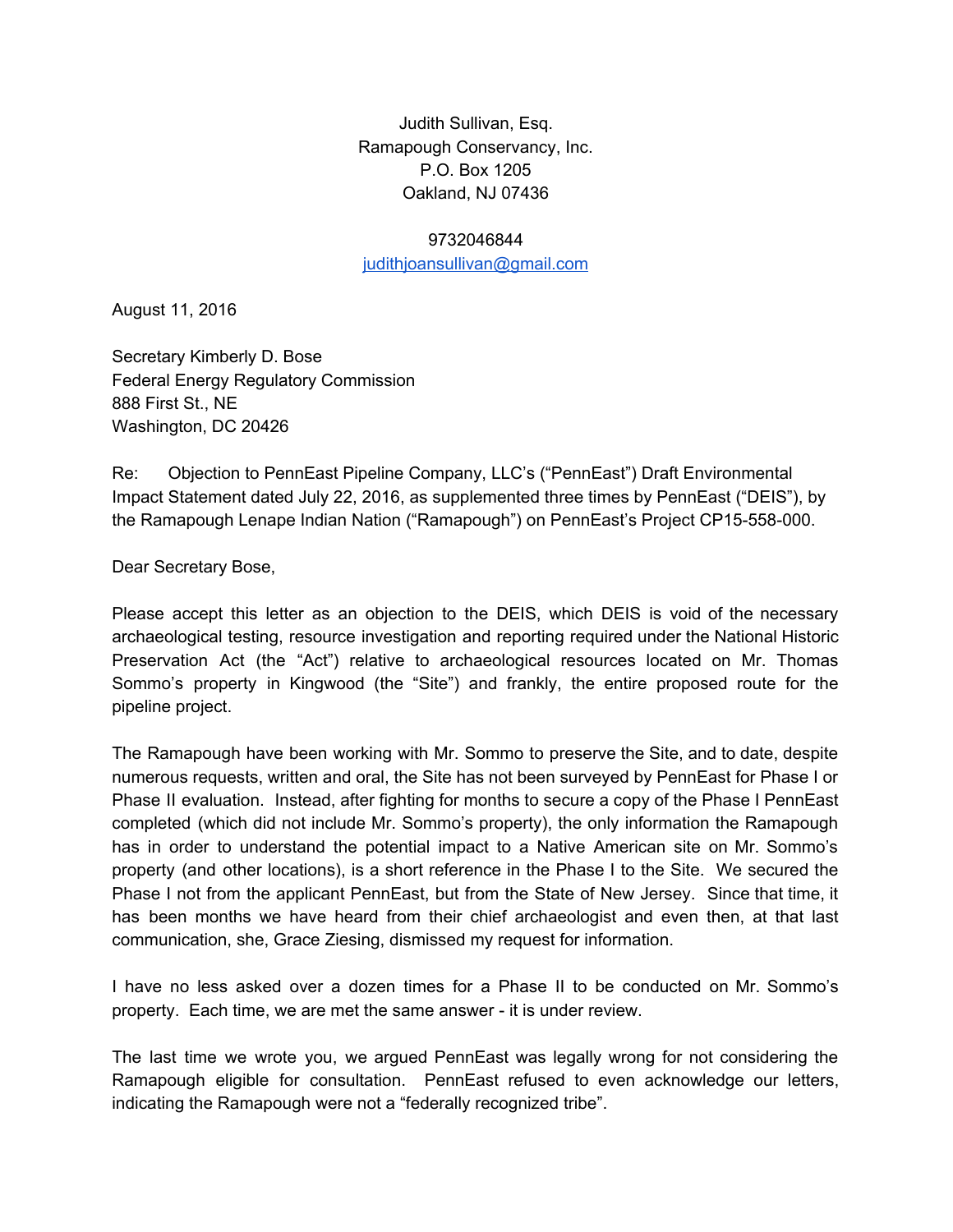You should know that in observing the FERC docket, I see no indigenous peoples' group regularly participant in this process other than the Ramapough. Is this the type of meaningful consultation with native peoples the FERC considers acceptable? What substantive justification will the FERC rely upon in checking the box for consultation with native peoples?

And respectfully, you, as the head of a federal agency, "... is the individual who has "approval authority for the undertaking and can commit the federal agency to take appropriate action for a specific undertaking as a result of Section 106 compliance" [36 CFR § 800.2(a)], and who makes the decisions in each step of the Section 106 review process, following consultation with the parties specified in the ACHP's [Advisory Council on Historic Preservation] regulations. The ACHP, State Historic Preservation Officer/Tribal Historic Preservation Officer (SHPO/THPO) and other consulting parties advise and assist the federal agency official in this effort. In reaching decisions, a federal agency should seek to reconcile historic preservation with other important public values, such as its mission, objectives, costs and public benefits. The impact on archaeological resources is one of many considerations for an agency as it weighs its decisions."

<http://www.achp.gov/docs/ACHP%20ARCHAEOLOGY%20GUIDANCE.pdf>

The federal agency head, again respectfully, you, must: "make its interests and constraints clear at the outset; • make clear any rules, processes, or schedules applicable to consultation; • acknowledge the interests of others and seek to understand them; • develop and consider a full range of options; and • make an effort to identify solutions that will leave all parties satisfied." I have not been regularly contacted by your staff archaeologist or project head. Letters I have written to your project manager are ignored. I cannot recall the last time we have heard from any FERC official on this project, especially as we have been complaining loudly our resources are at risk as we have been ignored, marginalized and avoided by PennEast.

"It is important to note that the ACHP's regulations [36 CFR § 800.4(a)(3)] require federal agencies to seek information from certain parties, such as the SHPO/THPO, Indian tribes, or NHOs, before conducting an archaeological survey. It is imperative, therefore, that the agency initiate consultation prior to conducting any such archaeological fieldwork." [http://www.achp.gov/docs/ACHP%20ARCHAEOLOGY%20GUIDANCE.pdf.](http://www.achp.gov/docs/ACHP%20ARCHAEOLOGY%20GUIDANCE.pdf)

It seems PennEast is sticking to its original position that the Ramapough were not eligible for consultation as it is not a federally recognized tribe, despite what the New Jersey State Historic Preservation Office has directed PennEast to do, which is to consult with us.

The FERC has already recognized the Ramapough as consulting parties in two recent FERC regulated projects. Previously, you may recall, the Ramapough formally participated in the permitting process for the Kinder Morgan line project in New Jersey (CP11-56 and CP11-161) and in the Spectra Energy permitting process for its nearby line in New Jersey (PF13-16 and PF14-96) as well. We are currently working on the Spectra Access Northeast Expansion and I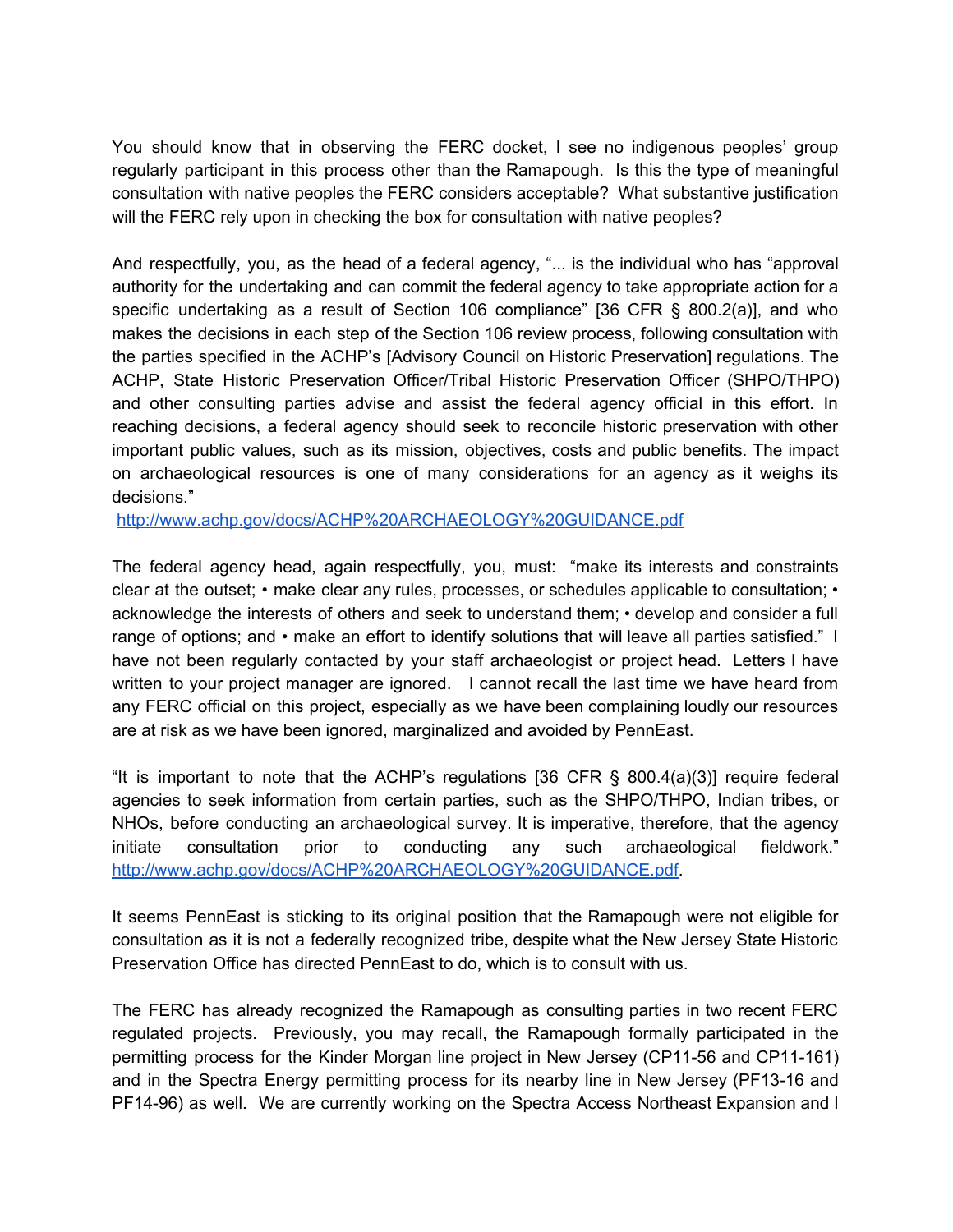must tell you, the experience, comparatively, is like night and day. We have regular and meaningful communication every few days with Spectra and its archaeological company PAL, we are invited on Phase II field work projects, we receive large amounts of data every week, and our questions are answered within a few days.

It was absolutely correct for the New Jersey State Historic Preservation Office to include the Ramapough in both the Kinder Morgan and the Spectra Energy projects referred to above, and it is absolutely correct for the FERC to require PennEast to include the Ramapough now. As set forth in California's guidelines to the 106 process: "Non-federally recognized tribes may participate as "additional consulting parties" because they have a demonstrated interest in the undertaking due to their relation to the affected properties. Some Agencies may use the NEPA process to solicit input because they do not understand that **Tribes should not be treated as members of the general public.**"

Further, the Advisory Council on Historic Preservation warn that excluding non-federally recognized tribes from the consulting process is a mistake, as is excluding state recognized tribes who reside currently in an area "distant" to the project (as Penn East complains):

*Even when there are no federally recognized Indian tribes with tribal lands in the state where the project is located, the agency must still make a reasonable and good faith effort to identify and consult with any Indian tribes that attach religious and cultural significance to historic properties that may be affected by the undertaking. The circumstances of history may have resulted in an Indian tribe now being located a great distance from its ancestral homelands and places of importance. Therefore, agencies are required to identify Indian tribes that may attach religious and cultural significance to historic properties in the area of the undertaking, even if there are no tribes near the area of the undertaking or within the state.*

*The question of inviting nonfederally recognized tribes to participate in consultation can be both complicated and sensitive and thus deserves careful consideration. For example, some tribes may not be federally recognized but may have ancestral ties to an area. Other nonfederally recognized tribes may have lost their recognition as a result of federal government actions in the 1950s to terminate relationships with certain tribes.*

## http://www.achp.gov/nap.html

We support the Eastern Environmental Law Center's objection filed August 1, 2016, in which its counsel opined the DEIS, in its current form, violates NEPA. I can tell you that an impoverished, downtrodden group of indigenous people will not be able to digest 4,000 acres of yet to be reviewed property for archaeological and cultural resources at the last minute especially as we have no funding for our review. To date, PennEast has not offered to fund any expert reports and assistance, transportation for tribal members to review the Site, website hosting, postage, meeting cost, printing, telephone or the like for me and tribal leadership to be able to communicate with 5,000 tribal members.